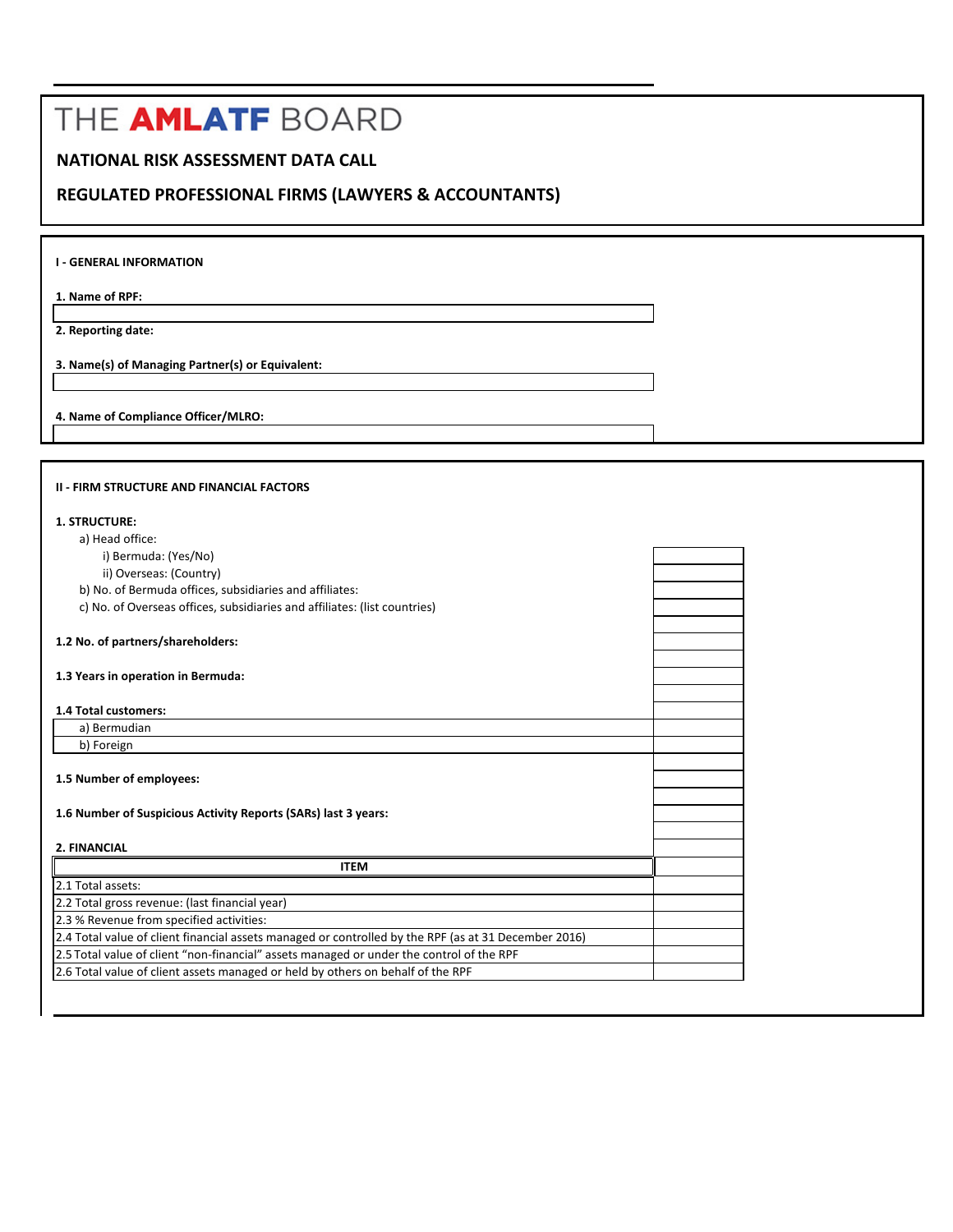| As applicable (not all services/transactions will involve a \$ amount)                                 |                                  |                     |                 |
|--------------------------------------------------------------------------------------------------------|----------------------------------|---------------------|-----------------|
| <b>INHERENT RISK FACTORS</b>                                                                           | As at: (state date)              |                     |                 |
| The data below is only for Specified Activities                                                        | For Period Ended: (state period) |                     |                 |
| 1. CUSTOMER RISK (Indicate for US\$ amount either the income earned or value of transactions involved) | Number of                        | No. of              | <b>US\$'000</b> |
|                                                                                                        | <b>Customers</b>                 | <b>Transactions</b> | Equivalent      |
| 1.1 Individuals                                                                                        |                                  |                     |                 |
| a) Bermudian                                                                                           |                                  |                     |                 |
| b) Non-Resident                                                                                        |                                  |                     |                 |
| 1.2 Legal persons & arrangements                                                                       |                                  |                     |                 |
| a) Bermudian                                                                                           |                                  |                     |                 |
| b) Foreign                                                                                             |                                  |                     |                 |
| 1.3 PEPs                                                                                               |                                  |                     |                 |
| a) Bermudian                                                                                           |                                  |                     |                 |
| b) Foreign                                                                                             |                                  |                     |                 |
| 1.4 Clients involving complex ownership structures                                                     |                                  |                     |                 |
| 1.5 Clients that are acting on behalf of a third party (including other professional intermediaries)   |                                  |                     |                 |
| 1.6 High net worth clients                                                                             |                                  |                     |                 |
| 1.7 Non-profit organizations                                                                           |                                  |                     |                 |
| a) Bermudian                                                                                           |                                  |                     |                 |
| b) Foreign                                                                                             |                                  |                     |                 |
| 1.8 Any high risk customer categories identified by the RPF                                            |                                  |                     |                 |
| 1.9 RPF's internal risk assessment of customers (change rating scale below if necessary)               |                                  |                     |                 |
| a) Low                                                                                                 |                                  |                     |                 |
| b) Medium                                                                                              |                                  |                     |                 |
| c) High                                                                                                |                                  |                     |                 |

| 2. PRODUCT & SERVICES RISK (services provided for clients)                                       | Number of        | No. of              | <b>US\$'000</b> |
|--------------------------------------------------------------------------------------------------|------------------|---------------------|-----------------|
|                                                                                                  | <b>Customers</b> | <b>Transactions</b> | Equivalent      |
| 2.1 Real estate transactions                                                                     |                  |                     |                 |
| a) Sales of real estate                                                                          |                  |                     |                 |
| b) Purchase of real estate                                                                       |                  |                     |                 |
| c) Transactions where real estate is held by trustees                                            |                  |                     |                 |
| d) Provision of escrow accounts for clients                                                      |                  |                     |                 |
| 2.2 Managing of financial assets (money, bank accounts, securities, etc.)                        |                  |                     |                 |
| 2.3 Organizing or managing contributions for creation, operation or management of legal entities |                  |                     |                 |
| 2.4 Creation, operation and management of legal entities                                         |                  |                     |                 |
| 2.5 Purchase and sale of legal entities                                                          |                  |                     |                 |
| 2.6 Services involving (foreign) companies with bearer shares                                    |                  |                     |                 |
| Other services:                                                                                  |                  |                     |                 |
| 2.6 Acting as registered agent for legal entities                                                |                  |                     |                 |
| 2.7 Acting as nominee shareholder                                                                |                  |                     |                 |
| 2.8 Acting as nominee director                                                                   |                  |                     |                 |
| 2.9 Acting as custodian of assets                                                                |                  |                     |                 |
| 2.10 Acting as escrow agent (for real estate and any other purpose)                              |                  |                     |                 |
| 2.11 Any high risk customer categories identified by the RPF                                     |                  |                     |                 |
| 2.12 RPFs internal risk assessment of products/services (change rating scale below if necessary) |                  |                     |                 |
| a) Low                                                                                           |                  |                     |                 |
| b) Medium                                                                                        |                  |                     |                 |
| c) High                                                                                          |                  |                     |                 |